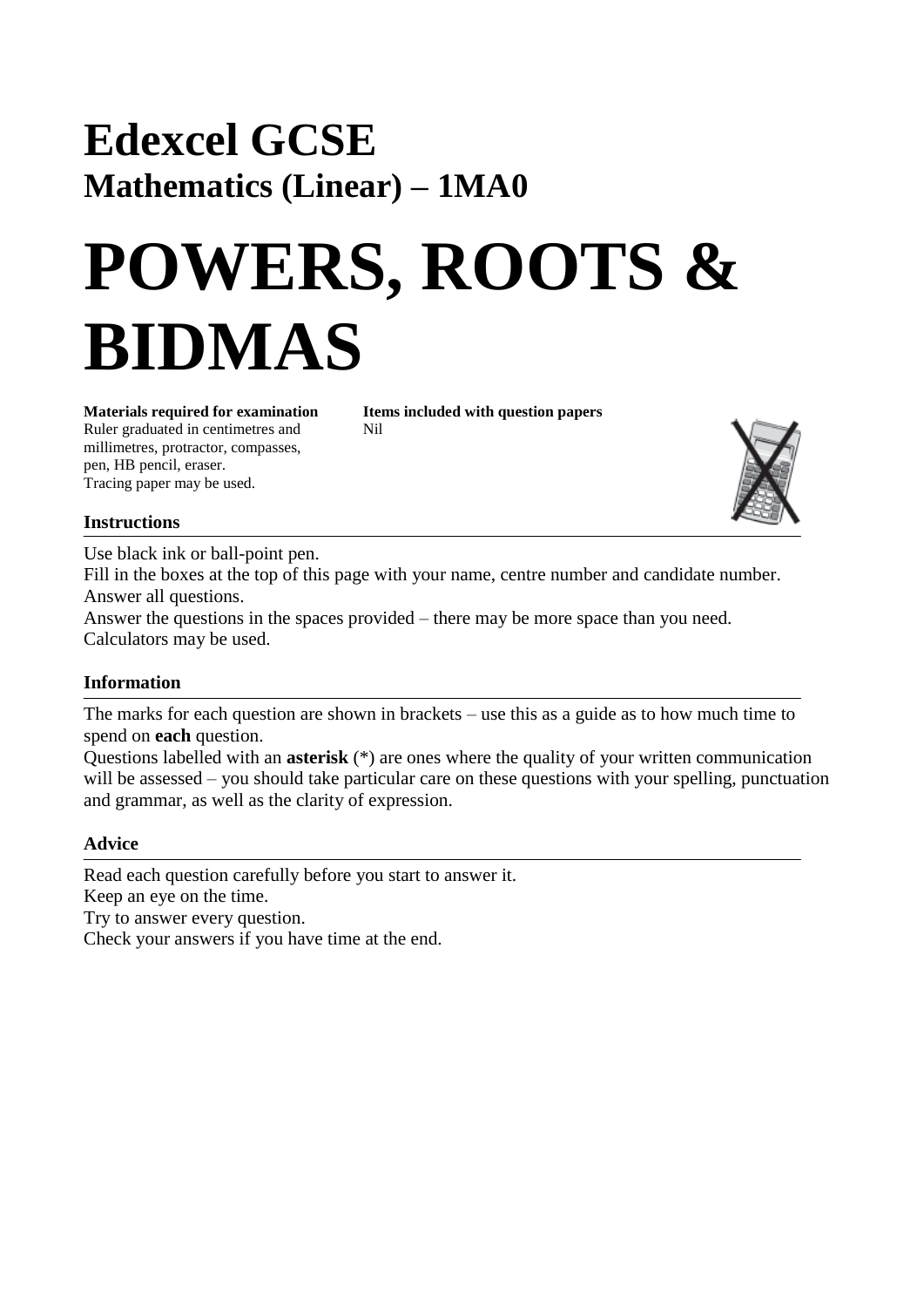|  | (1) |
|--|-----|

 $(1)$ 

(b) Work out  $20 - 12 \div 4$ 

(c) Work out  $(18 \div 3) + (20 \div 5)$ 

|  |  |  |  |  |  |  |  |  |  |  |  |  |  |  |  |  | (1) |  |
|--|--|--|--|--|--|--|--|--|--|--|--|--|--|--|--|--|-----|--|

(d) Work out  $(3 + 5)^2$ 

 $2.$ 

|                       | (1)         |
|-----------------------|-------------|
|                       | $(4$ marks) |
| Work out              |             |
| (i) $3 \times 3 - 5$  |             |
|                       | .           |
| (ii) $20 \div (12-2)$ |             |
|                       |             |
|                       |             |
| (iii) $7 + 8 \div 4$  |             |
|                       |             |
|                       | $(3$ marks) |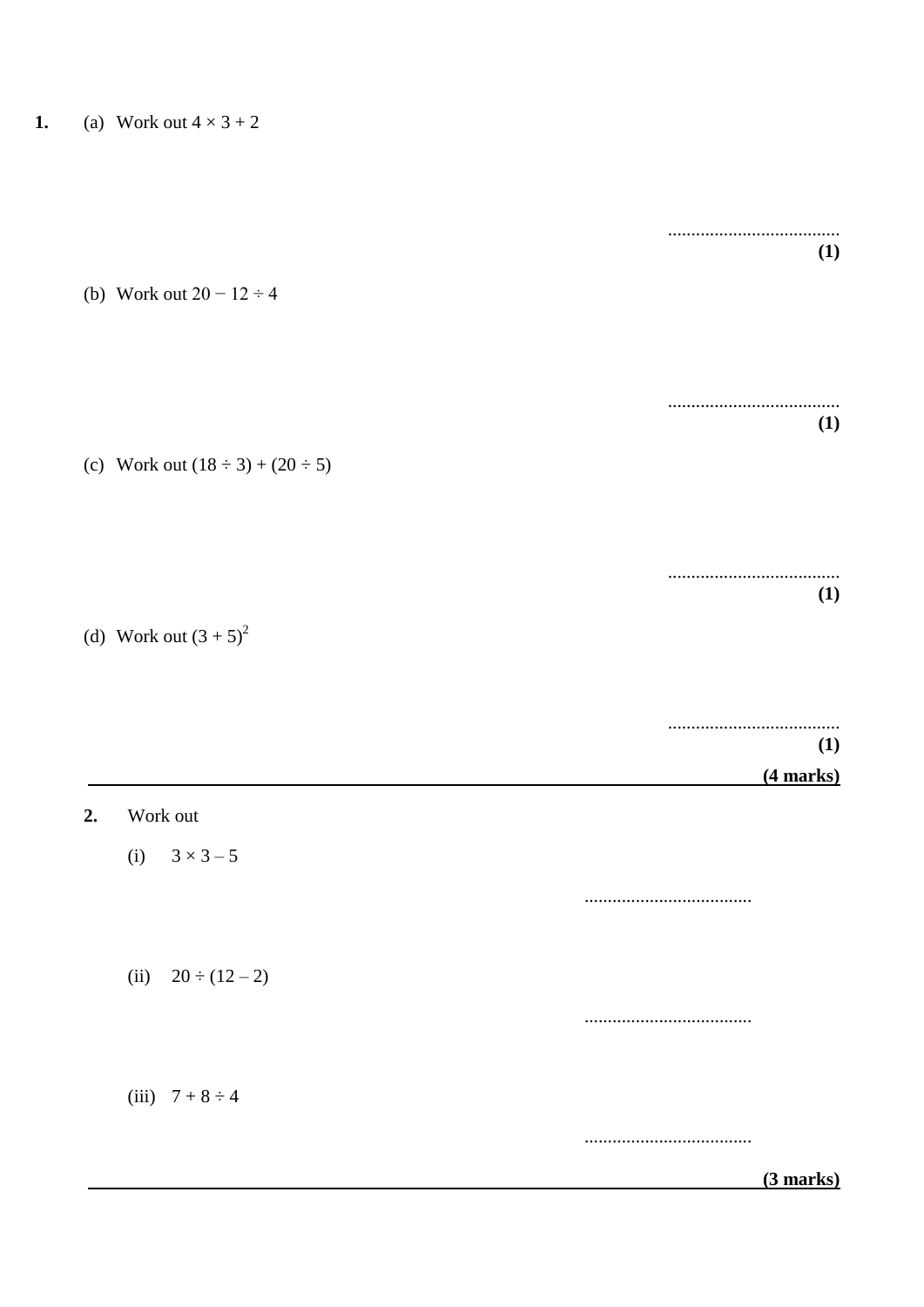**3.** Beth says  $20 - 5 \times 3$  is 45

Pat says  $20 - 5 \times 3$  is 5

(a) Who is right? Give a reason for your answer.

> ....................................... is right **(2)**

(b) Work out  $(12 + 9) \div 3$ 

| -          |
|------------|
| I ATTATTAN |

| 4. | (a) |      | Work out the value of     |             |
|----|-----|------|---------------------------|-------------|
|    |     | (i)  | the square of 6           |             |
|    |     | (ii) | $2^4$                     |             |
|    |     |      |                           | <br>(2)     |
|    |     |      | (b) Work out the value of |             |
|    |     |      | (i) $-10 \div 5$          |             |
|    |     |      |                           |             |
|    |     |      | (ii) $-3 \times -4$       |             |
|    |     |      |                           | <br>(2)     |
|    |     |      |                           | $(4$ marks) |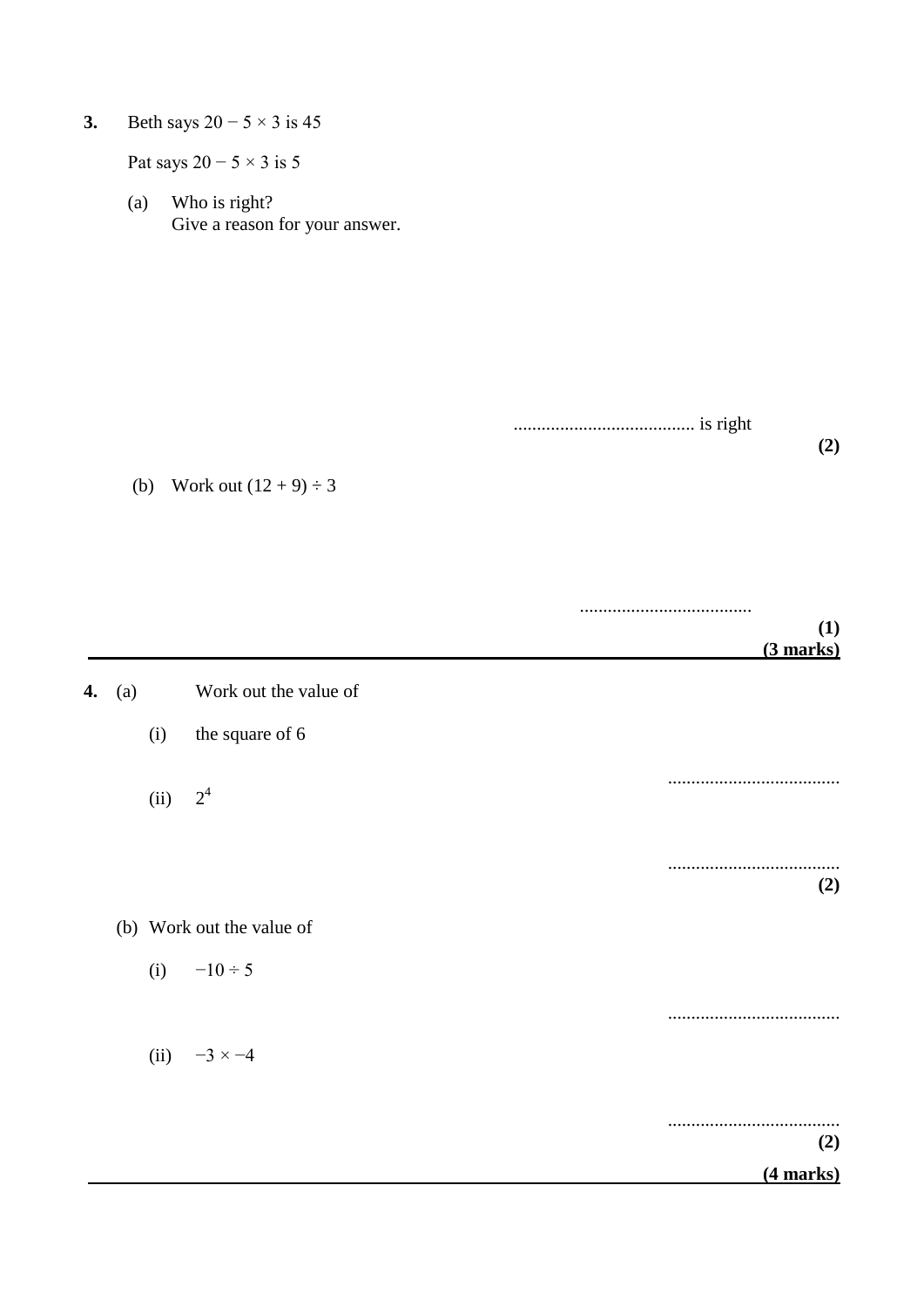| 5. | (a) | Work out | $2 \times (11 + 9)$ |
|----|-----|----------|---------------------|
|----|-----|----------|---------------------|

**(1)** (b) Work out  $3 \times 5 + 4$ .......................... **(1)** (c) Work out  $20 - 5 \times 3$ .......................... **(1) (3 marks)**

**6.** (a) Work out the value of  $(4 + 5) \times 2 + 3$ 

…………………… **(1)**

..........................

(b) Add brackets ( ) to make each statement correct. You may use more than one pair of brackets in each statement.

(i)  $4 + 5 \times 2 + 3 = 29$ 

(ii)  $4 + 5 \times 2 + 3 = 45$ 

**(2) (3 marks)**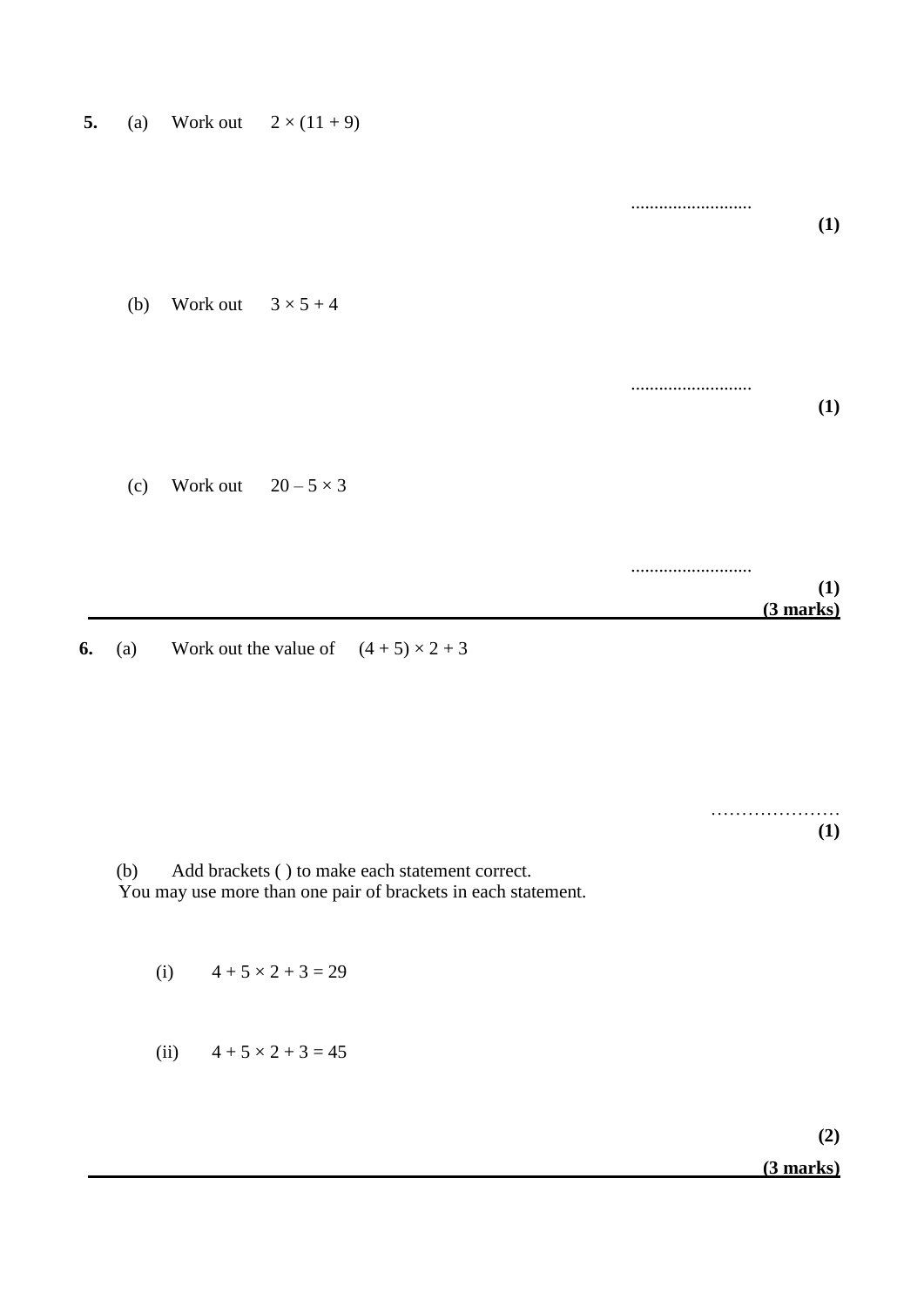**7.** (a) Work out the value of  $(2 + 3) \times 4 + 5$ 

(b) Add brackets ( ) to make each statement correct. You may use more than one pair of brackets in each statement.

- (i)  $2 + 3 \times 4 + 5 = 29$
- (ii)  $2 + 3 \times 4 + 5 = 45$
- **(2) (3 marks) 8.** Work out (i)  $2 \times 3 + 4$ …………………………… (ii)  $3 + 5 \times 2$ ……………………. (ii)  $16 \div (2 \times 4)$

…………………………  **(3 marks)**

…………………

**(1)**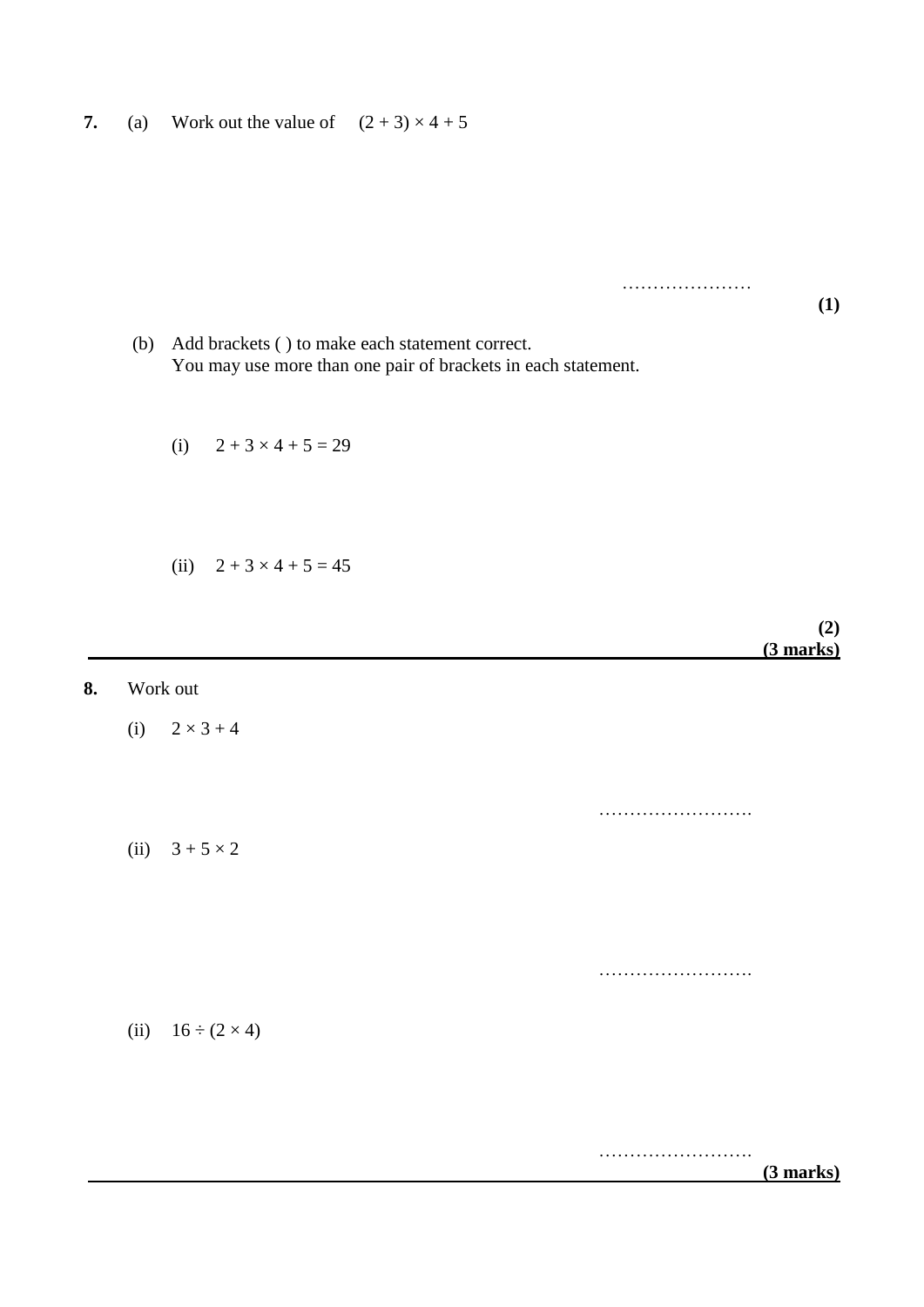9. (a) Work out

 $(3$  marks)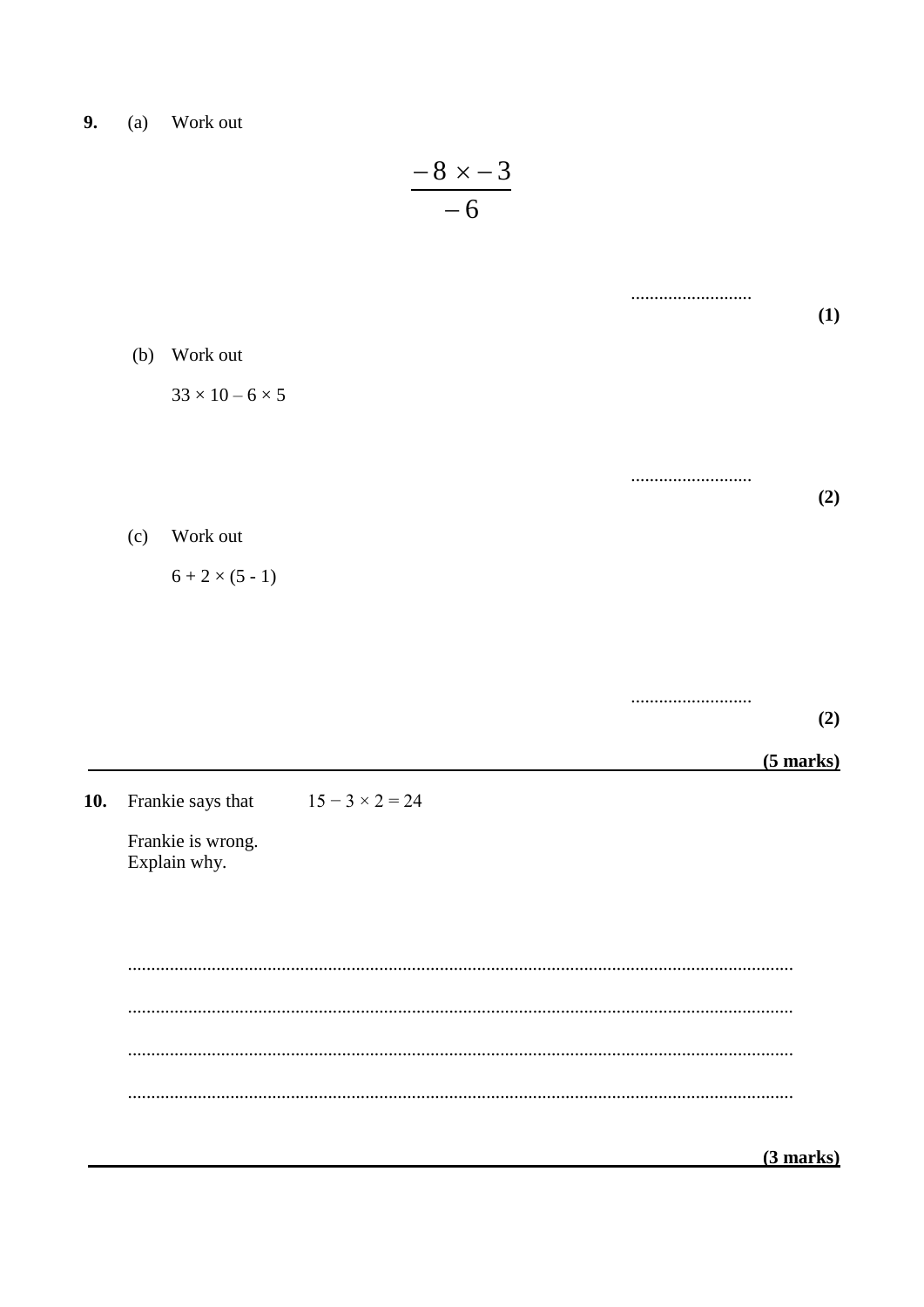| (b) | Work out $18 + 2 \times 3$ |                            | (1)        |
|-----|----------------------------|----------------------------|------------|
| (c) | Work out $7 + 3 \times 5$  |                            | <b>(1)</b> |
| (d) |                            | Work out $13-3 \times 4+2$ | (1)        |
| (e) |                            | Work out $(4+3) \times 7$  | (1)        |
| (e) |                            | Work out $20 - (4 + 10)$   | (1)        |
|     |                            |                            | (1)        |

 $(6$  marks)